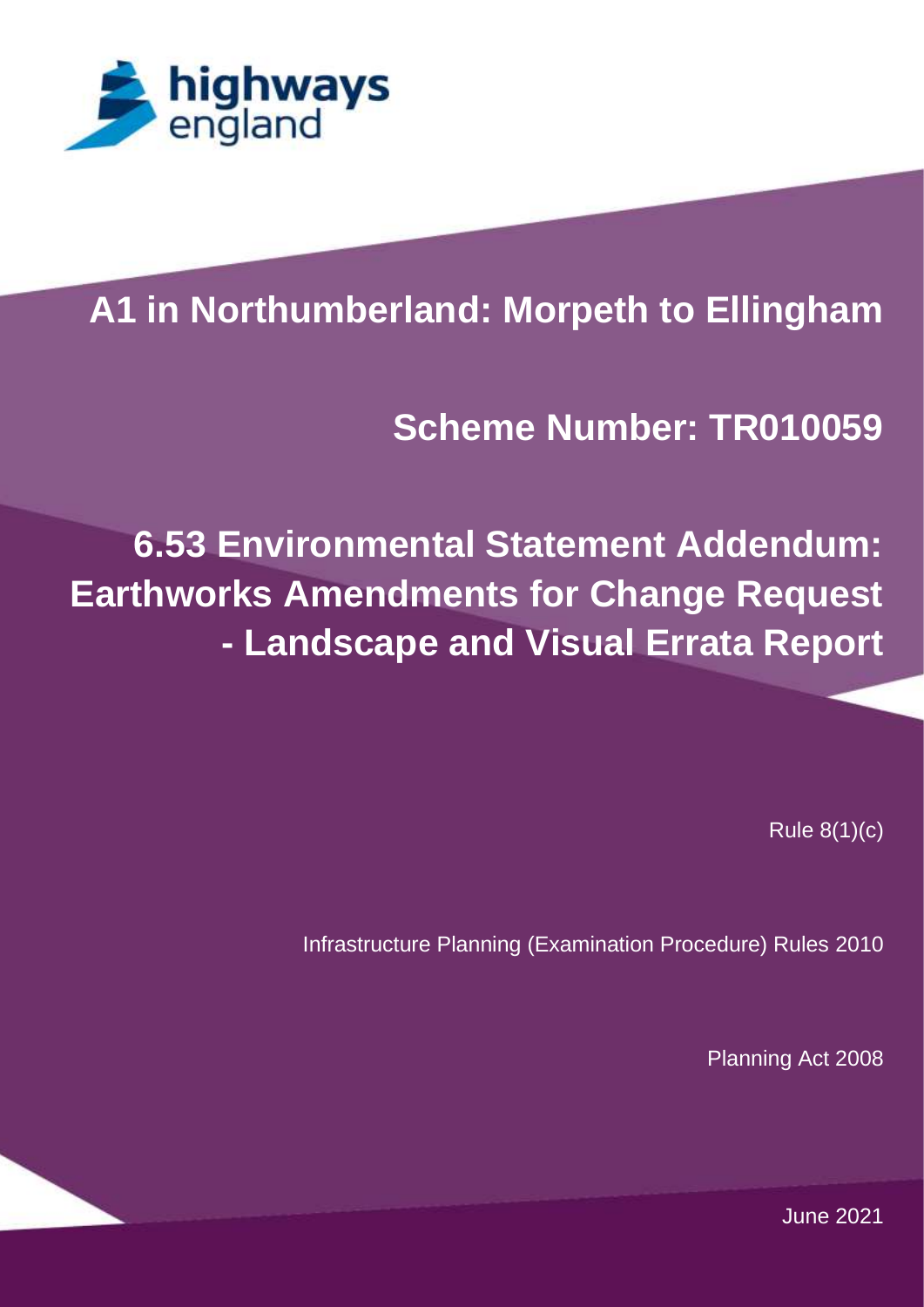

Infrastructure Planning

Planning Act 2008

**The Infrastructure Planning (Examination Procedure) Rules 2010**

# **The A1 in Northumberland: Morpeth to Ellingham**

Development Consent Order 20[xx]

**Environmental Statement Addendum: Earthworks Amendments for Change Request - Landscape and** 

**Visual Errata Report**

| <b>Rule Reference:</b>              | 8(1)(c)                                    |
|-------------------------------------|--------------------------------------------|
| <b>Planning Inspectorate Scheme</b> | TR010059                                   |
| Reference:                          |                                            |
| <b>Document Reference:</b>          | 6.53                                       |
|                                     |                                            |
| Author:                             | A1 in Northumberland: Morpeth to Ellingham |
|                                     | Project Team, Highways England             |

| <b>Version</b> | <b>Date</b>      | <b>Status of Version</b> |  |
|----------------|------------------|--------------------------|--|
| $ $ Rev 0      | <b>June 2021</b> | Deadline 9               |  |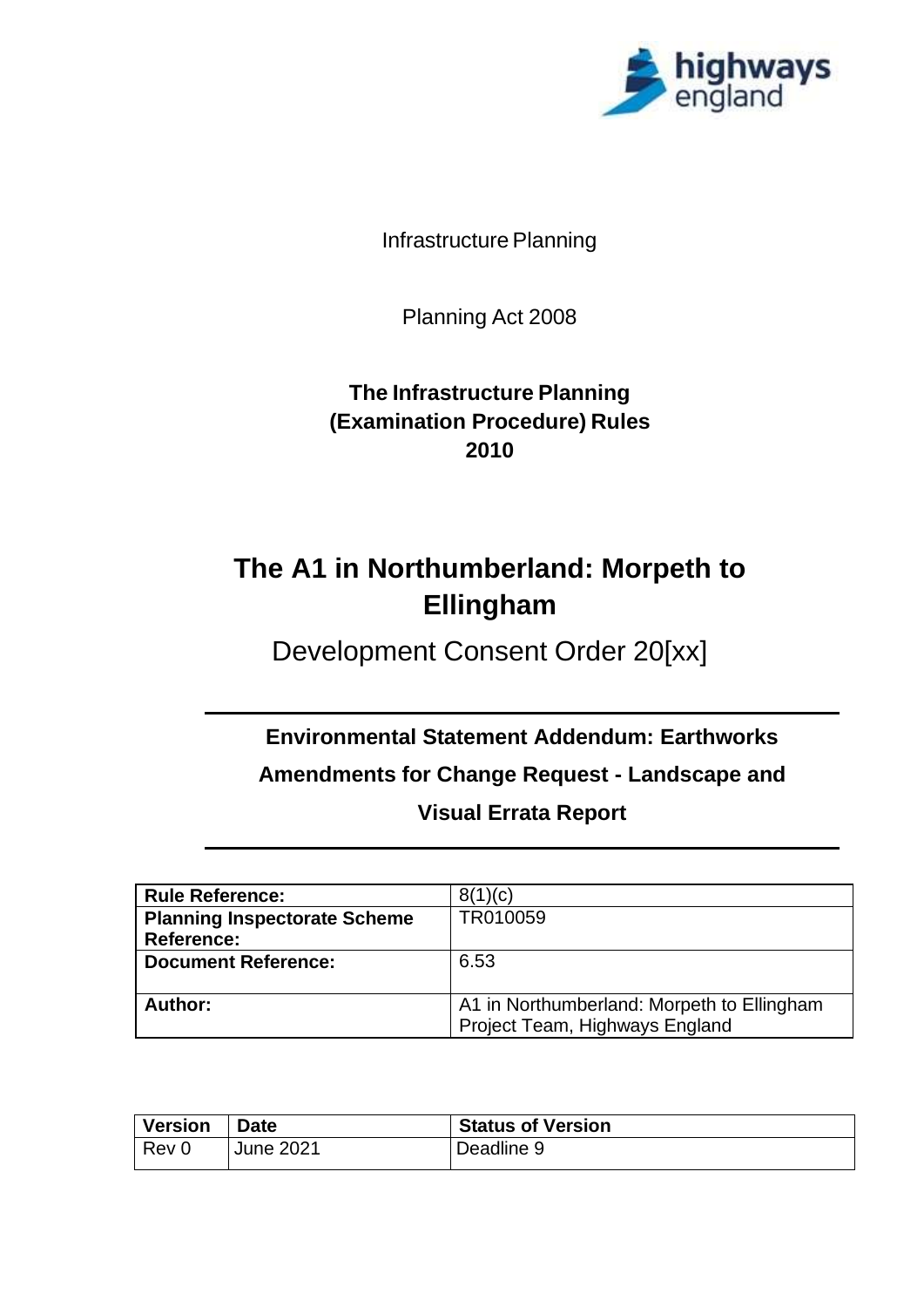

Environmental Statement Addendum: Earthworks Amendments for Change Request - Landscape and Visual Errata Report

# **CONTENTS**

## **1 [SUMMARY OF COMMUNITY](#page-3-0) IMPACTS 1**

**1.1 [EXPLANATION OF ENVIRONMENTAL STATEMENT ADDENDUM: EARTHWORKS](#page-3-1)  [AMENDMENTS FOR CHANGE REQUEST ERRATA.](#page-3-1) 1**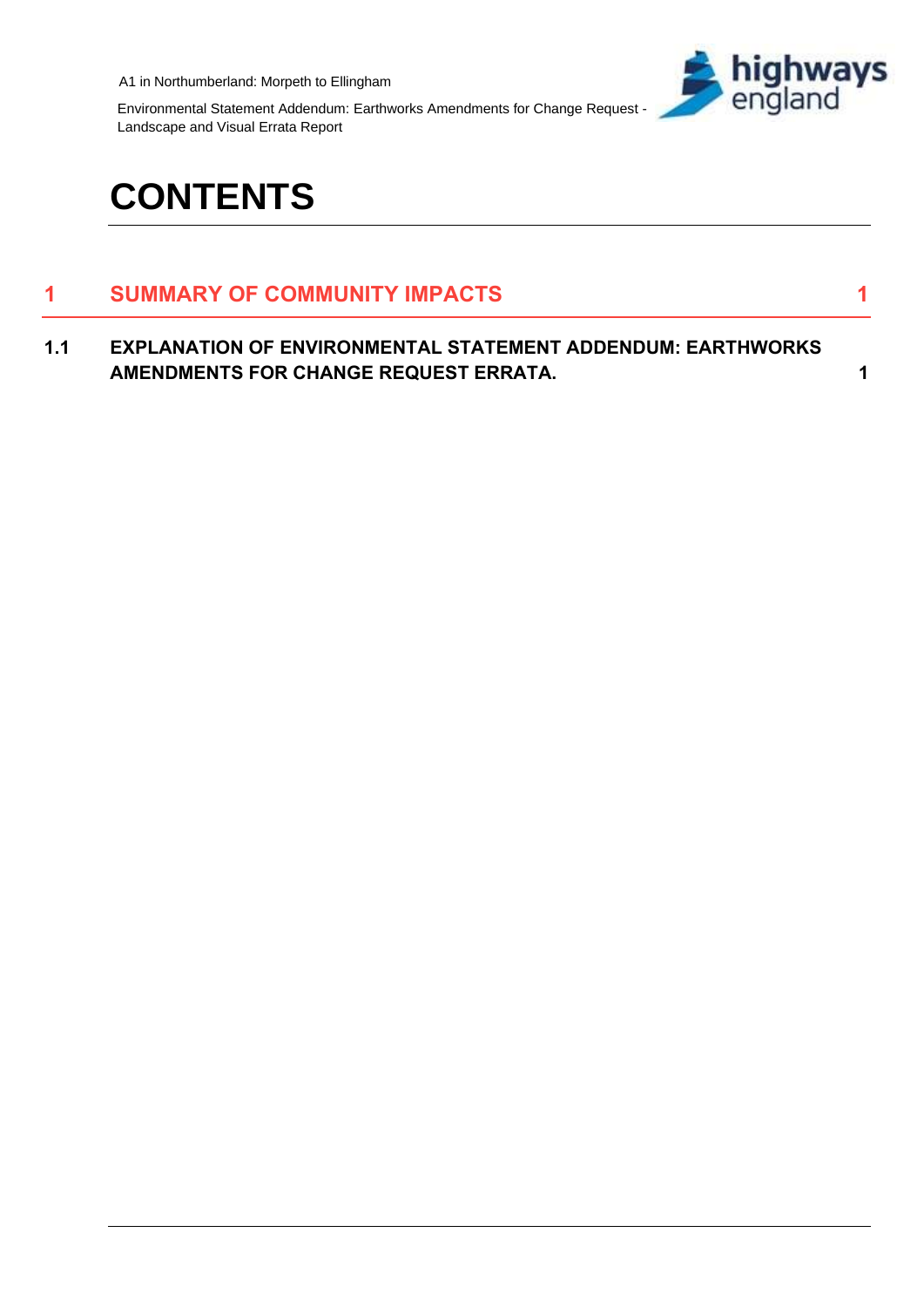

Environmental Statement Addendum: Earthworks Amendments for Change Request - Landscape and Visual Errata Report

# <span id="page-3-0"></span>**1 SUMMARY OF COMMUNITY IMPACTS**

### <span id="page-3-1"></span>**1.1 EXPLANATION OF ENVIRONMENTAL STATEMENT ADDENDUM: EARTHWORKS AMENDMENTS FOR CHANGE REQUEST ERRATA.**

- 1.1.1. This document identifies and explains particular errata that have been identified within the Environmental Statement Addendum: Earthworks Amendments for Change Request [REP4-061] and the Environmental Statement Addendum: Earthworks Amendments – Non-Technical Summary for Change Request [REP4-062].
- 1.1.2. These errata are identified following the Applicant's Responses to ExA's Fourth Written Questions (document reference 7.30). It was proposed as part of the Applicant's response to Question Ref. No. LV.4.1 that any necessary clarifications or amendments to the Environmental Statement Addendum: Earthworks Amendments for Change Request [REP4-061] should be made at the next Deadline (i.e. Deadline 9). This is to reflect that rather than an absolute benefit, the proposed Earthworks Amendments would result in a slight improvement in visual effects in comparison with the Scheme as assessed in **Chapter 7: Landscape and Visual Part A** [**APP-044**] and **Chapter 7: Landscape and Visual Part B** [**APP-045**] of the ES.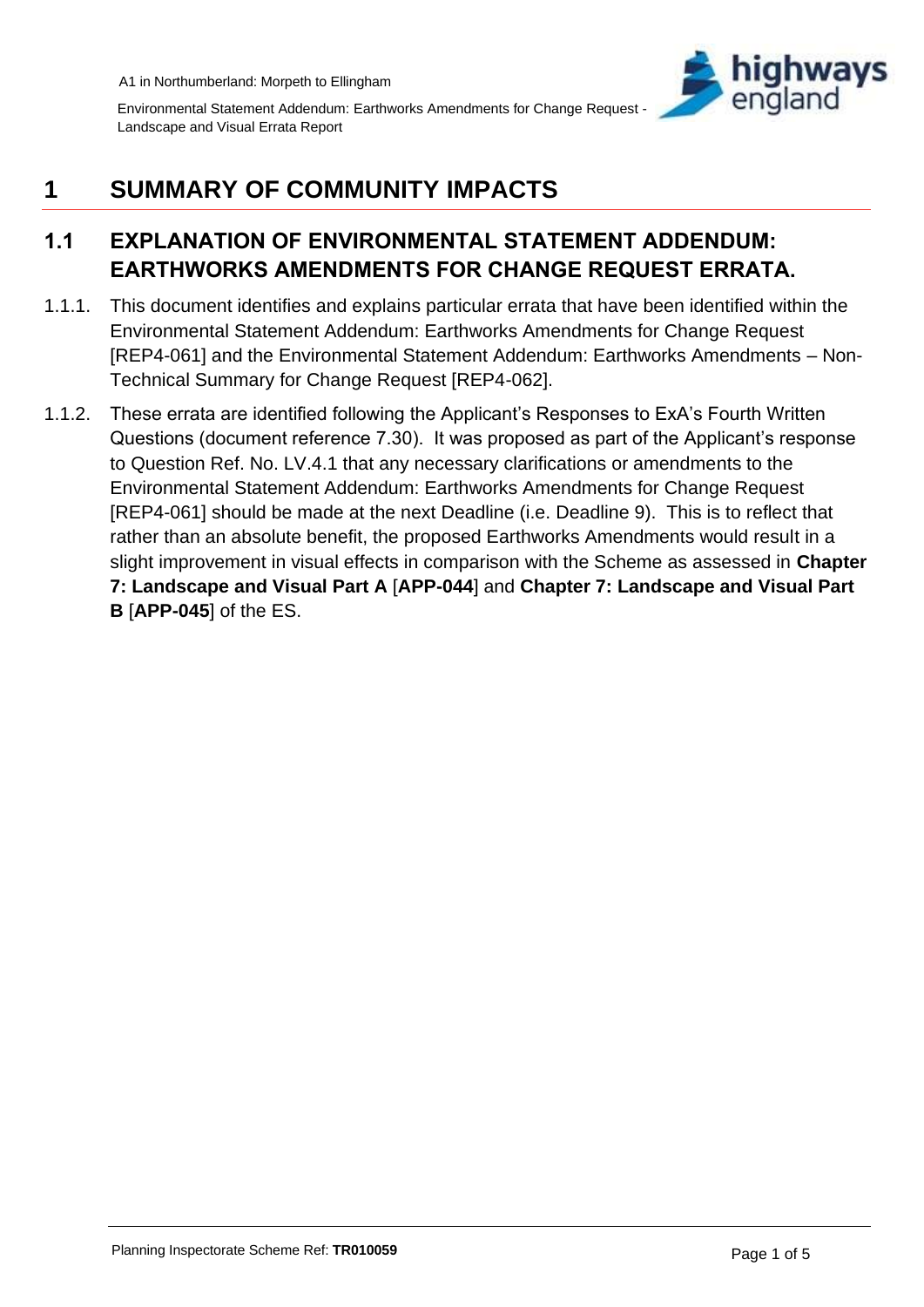Environmental Statement Addendum: Earthworks Amendments for Change Request - Landscape and Visual Errata Report



e Part A residential receptors should be

should be amended as shown below:

rcial and community receptor should be

| Document no.    | <b>Document name</b>                                                                                     | <b>Section and Paragraph</b><br><b>Reference</b>                                                                                                                                                              | <b>Nature of Erratum</b><br>and Explanation                                                             | <b>Replacement Text</b>                                                                                                                                                                                                                                                                                                                                                                                                                                                                                                                                           |
|-----------------|----------------------------------------------------------------------------------------------------------|---------------------------------------------------------------------------------------------------------------------------------------------------------------------------------------------------------------|---------------------------------------------------------------------------------------------------------|-------------------------------------------------------------------------------------------------------------------------------------------------------------------------------------------------------------------------------------------------------------------------------------------------------------------------------------------------------------------------------------------------------------------------------------------------------------------------------------------------------------------------------------------------------------------|
| <b>REP4-061</b> | <b>Environmental Statement</b><br><b>Addendum: Earthworks</b><br><b>Amendments for Change</b><br>Request | Section 5 (Landscape<br>and Visual), Table 5-2,<br><b>Part A Residential</b><br>Receptor Ref. Nos. R48,<br>R49, R50, R58, R59,<br>R60, R61, R64, R65,<br>R68, R71, R72, R73,<br>R78, R84, R87, R94<br>and R95 | Text in 'Change in<br>View from the<br>Scheme as<br>assessed in ES'<br>column requires<br>clarification | For the purposes of clarity, the text for all eighteen of these<br>amended as shown below:<br>assessed in the ES. Slight<br>beneficial-improvement in visual<br>effects during operation (in<br>comparison with the Scheme as<br>assessed in the ES) resulting from<br>And also for clarity:<br>These slight beneficial<br>improvements in visual effects<br>would not however be sufficient to<br>reduce the overall significance of<br>effect as assessed in the ES.                                                                                            |
| <b>REP4-061</b> | <b>Environmental Statement</b><br>Addendum: Earthworks<br><b>Amendments for Change</b><br>Request        | Section 5 (Landscape<br>and Visual), Table 5-3,<br>Part A PRoW Ref. No.<br>422/018                                                                                                                            | Text in 'Change in<br>View from the<br>Scheme as<br>assessed in ES'<br>column requires<br>clarification | For the purposes of clarity, the text for this Part A PRoW s<br>Slight beneficial<br>improvement in visual<br>effects during operation (in<br>comparison with the<br>Scheme as assessed in the<br><b>ES)</b> resulting from the<br>proposed slackening of the<br>proposed embankments,<br>improving integration with<br>the adjacent landform.<br>And also for clarity:<br>planting. These slight<br>beneficial-improvements in<br>visual effects would not<br>however be sufficient to<br>reduce the overall<br>significance of effect as<br>assessed in the ES. |
| <b>REP4-061</b> | <b>Environmental Statement</b><br><b>Addendum: Earthworks</b><br><b>Amendments for Change</b><br>Request | Section 5 (Landscape<br>and Visual), Table 5-4,<br>Part A, Bockenfield                                                                                                                                        | Text in 'Change in<br>View from the<br>Scheme as<br>assessed in ES'                                     | For the purposes of clarity, the text for this Part A commer<br>amended as shown below:                                                                                                                                                                                                                                                                                                                                                                                                                                                                           |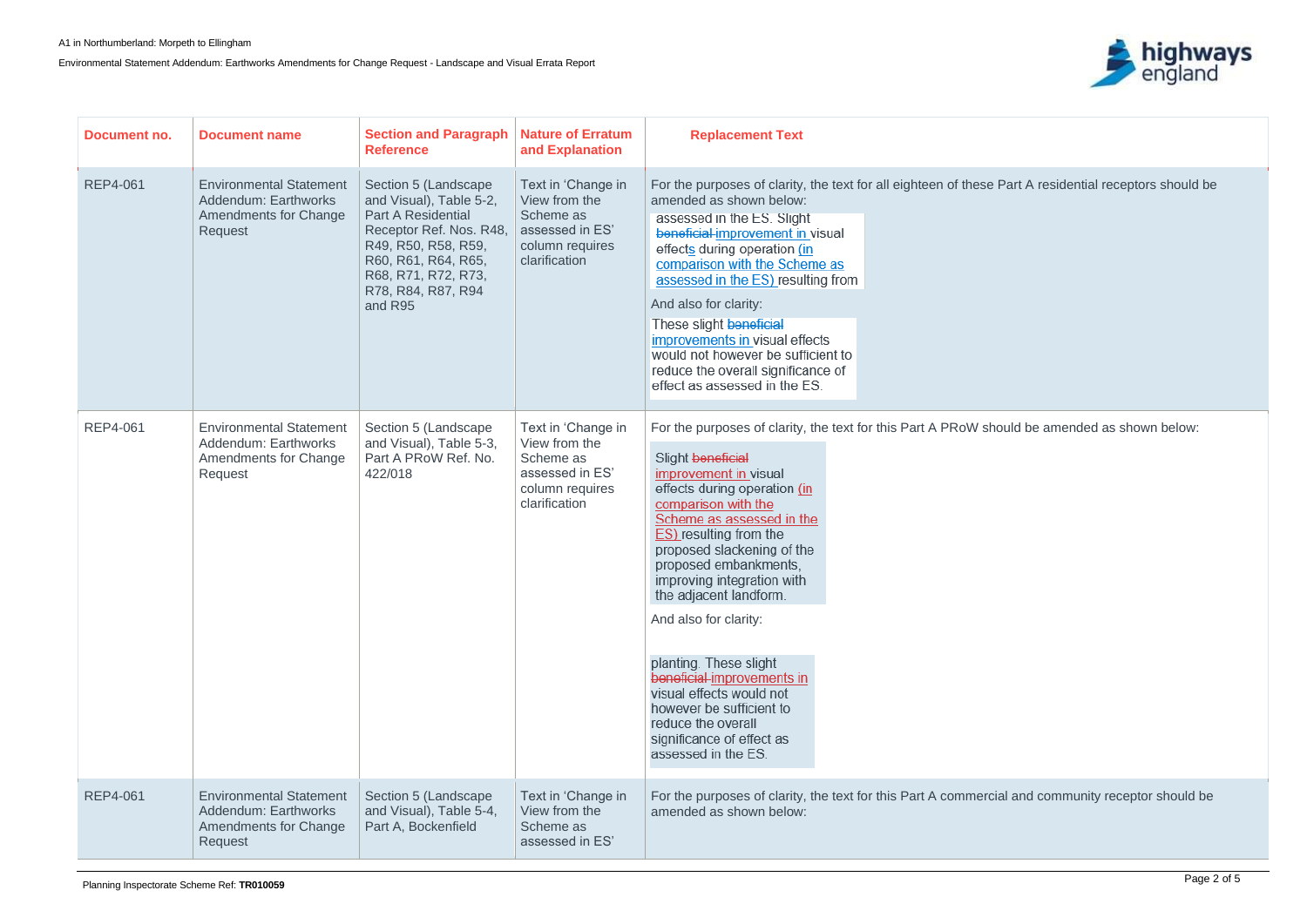Environmental Statement Addendum: Earthworks Amendments for Change Request - Landscape and Visual Errata Report



t B residential receptors should be amended as

| Document no.    | <b>Document name</b>                                                                              | <b>Section and Paragraph</b><br><b>Reference</b>                                        | <b>Nature of Erratum</b><br>and Explanation                                                             | <b>Replacement Text</b>                                                                                                                                                                                                                                                                                                                                                                                                                                                                           |  |
|-----------------|---------------------------------------------------------------------------------------------------|-----------------------------------------------------------------------------------------|---------------------------------------------------------------------------------------------------------|---------------------------------------------------------------------------------------------------------------------------------------------------------------------------------------------------------------------------------------------------------------------------------------------------------------------------------------------------------------------------------------------------------------------------------------------------------------------------------------------------|--|
|                 |                                                                                                   | Holiday Park / Felmoor<br>Park                                                          | column requires<br>clarification                                                                        | Slight beneficial-improvement<br>in visual effects during<br>operation (in comparison with<br>the Scheme as assessed in the<br><b>ES)</b> resulting from the<br>proposed slackening of the<br>And also for clarity:<br>These slight beneficial<br>improvements in visual effects<br>would not however be<br>sufficient to reduce the overall<br>significance of effect as<br>assessed in the ES.                                                                                                  |  |
| <b>REP4-061</b> | <b>Environmental Statement</b><br>Addendum: Earthworks<br><b>Amendments for Change</b><br>Request | Section 5 (Landscape<br>and Visual), Table 5-5,<br>Part B Receptor Ref.<br>Nos. 4 and 6 | Text in 'Change in<br>View from the<br>Scheme as<br>assessed in ES'<br>column requires<br>clarification | For the purposes of clarity, the text for both of these Part<br>shown below:<br>assessed in the ES. Slight<br>beneficial-improvement in<br>visual effects during operation<br>(in comparison with the<br>Scheme as assessed in the<br>ES) resulting from the<br>additional visual screening<br>And also for clarity:<br>These slight beneficial<br>improvements in visual effects<br>would not however be<br>sufficient to reduce the overall<br>significance of effect as<br>assessed in the ES. |  |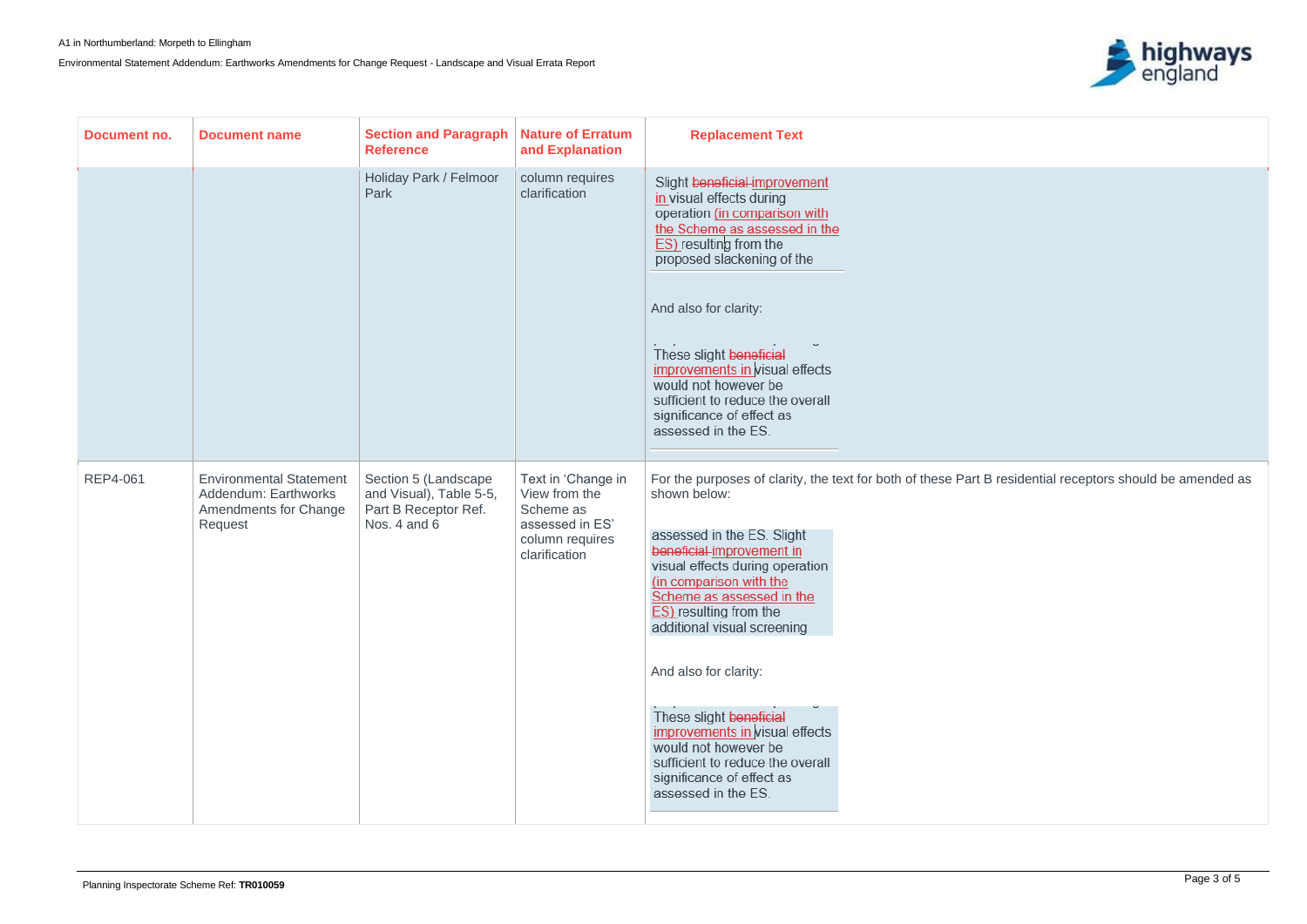Environmental Statement Addendum: Earthworks Amendments for Change Request - Landscape and Visual Errata Report



#### e amended as shown below:

blu ieme as<br>ea due neter 4, al Part

### be amended as shown below:

**Ind** he sa ameter 4 reening in visual if.

I be amended as shown below:

ape and Visual Part A and Chapter 7:

cape and

 $-04589$ ]. 1

s shown below:

| Document no.    | <b>Document name</b>                                                                                                                 | <b>Section and Paragraph</b><br><b>Reference</b>                                                | <b>Nature of Erratum</b><br>and Explanation | <b>Replacement Text</b>                                                                                                                                                                                                                                                                                                                                                                                                                                                                                                                                                                                                                                                                                                                                                                                     |
|-----------------|--------------------------------------------------------------------------------------------------------------------------------------|-------------------------------------------------------------------------------------------------|---------------------------------------------|-------------------------------------------------------------------------------------------------------------------------------------------------------------------------------------------------------------------------------------------------------------------------------------------------------------------------------------------------------------------------------------------------------------------------------------------------------------------------------------------------------------------------------------------------------------------------------------------------------------------------------------------------------------------------------------------------------------------------------------------------------------------------------------------------------------|
| <b>REP4-061</b> | <b>Environmental Statement</b><br>Addendum: Earthworks<br><b>Amendments for Change</b><br>Request                                    | Section 5 (Landscape<br>and Visual), para 5.9.4                                                 | <b>Text requires</b><br>clarification       | For the purposes of clarity, the text in para 5.9.4 should be am<br><b>OPERATION</b><br>5.9.4. The proposed slackening of slopes at various locations along the length of Part A would<br>result in a slight beneficial improvement in visual effects (in comparison with the Scheme as<br>assessed in the ES)change to the magnitude of visual impacts within the affected area due<br>to providing better visual integration with the adjoining landscape (Assessment Parameter 4,<br>as described within Table 7-25 of Section 7-10. of Chapter 7: Landscape and Visual Part<br>A of the ES [APP-044]).                                                                                                                                                                                                  |
| <b>REP4-061</b> | <b>Environmental Statement</b><br>Addendum: Earthworks<br><b>Amendments for Change</b><br>Request                                    | Section 5 (Landscape<br>and Visual), para 5.10.8                                                | <b>Text requires</b><br>clarification       | For the purposes of clarity, the text in para 5.10.8 should be are<br>5.10.8<br>Twenty-two of the 38 receptors detailed above in Table 5-2, Table 5-3, Table 5-4 and<br>Table 5-5 would experience a slight improvement inbeneficial visual effects during the<br>operation of the Scheme (in comparison with the Scheme as assessed in the ES) as a<br>result of the proposed slackening of permanent earthwork slopes (Assessment Parameter 4<br>as set out in Chapter 2: The Scheme of the ES [APP-037]) and additional visual screening<br>provided by proposed new permanent bunds. These slight beneficial improvements in visual<br>effects would not however be sufficient to reduce the overall magnitude of change, or<br>significance of effect, experienced at any of these receptor locations. |
| <b>REP4-061</b> | <b>Environmental Statement</b><br>Addendum: Earthworks<br><b>Amendments for Change</b><br>Request                                    | Section 5 (Landscape<br>and Visual), para<br>5.10.11                                            | <b>Text requires</b><br>clarification       | For the purposes of clarity, the text in para 5.10.11 should be a<br>5.10.11. Residential receptors at R87 (Hebron Hill (The Cottage)) would experience a slight<br>beneficial improvement in visual effects during the operation of the Scheme (Part A) (in<br>comparison with the Scheme as assessed in the ES) as a result of the proposed increase in<br>height of proposed Bund 3 due to the additional visual screening that the heightened bund<br>would provide. The visual screening function would improve further following the<br>establishment of proposed woodland planting as shown on Figure 7.8: Landscape                                                                                                                                                                                 |
| <b>REP4-061</b> | <b>Environmental Statement</b><br><b>Addendum: Earthworks</b><br><b>Amendments for Change</b><br>Request                             | Appendix C (Summary<br>of Proposed Changes to<br>Application) paras 2.1.6,<br>2.2.20 and 2.3.13 | Errors in text                              | References to Application Documents Chapter 7: Landscape a<br>Landscape and Visual Part B to be amended as shown below:<br>of significant effects on landscape character as presented in Chapter 7: Landscape a<br>Visual Part A [APP-04488] and Chapter 7: Landscape and Visual Part B [APP-04589                                                                                                                                                                                                                                                                                                                                                                                                                                                                                                          |
| <b>REP4-062</b> | <b>Environmental Statement</b><br>Addendum: Earthworks<br>Amendments - Non-<br><b>Technical Summary for</b><br><b>Change Request</b> | Landscape and Visual<br>section (page 11)                                                       | <b>Text requires</b><br>clarification       | For the purposes of clarity, the text should be amended as sho                                                                                                                                                                                                                                                                                                                                                                                                                                                                                                                                                                                                                                                                                                                                              |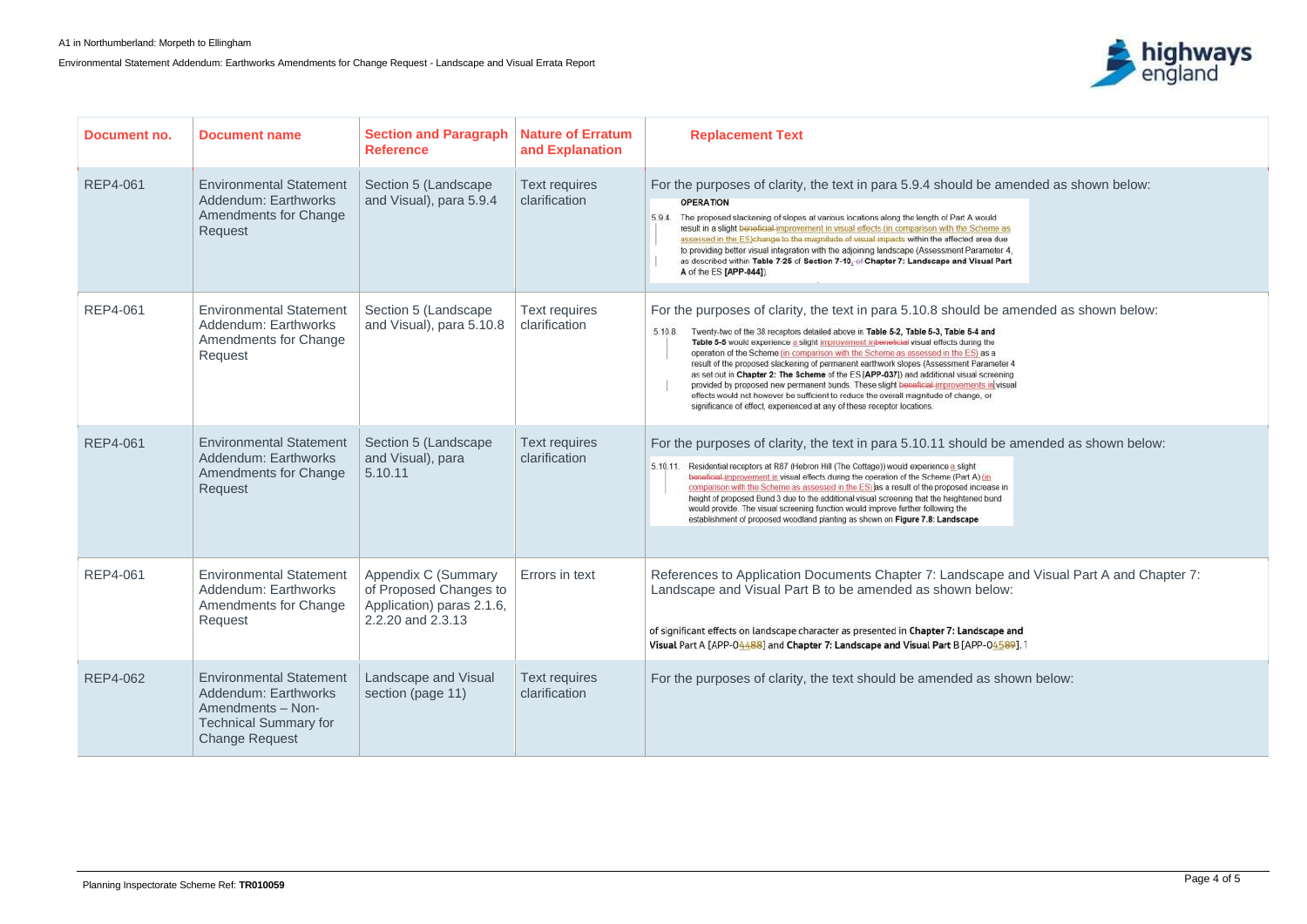Environmental Statement Addendum: Earthworks Amendments for Change Request - Landscape and Visual Errata Report



| il<br>e<br>, the                       |                |  |  |
|----------------------------------------|----------------|--|--|
| the<br>uld<br>nd<br>sult<br>nce<br>le. |                |  |  |
| ere is<br>al effects                   | s shown below: |  |  |

| Document no. | <b>Document name</b>                                                                                                                 | <b>Section and Paragraph</b><br><b>Reference</b> | <b>Nature of Erratum</b><br>and Explanation | <b>Replacement Text</b>                                                                                                                                                                                                                                                                                                                                                                                                                                                                                                                                                                                                                                                                                                                                                                                                                                                                                                                                                                                                                                                                                           |
|--------------|--------------------------------------------------------------------------------------------------------------------------------------|--------------------------------------------------|---------------------------------------------|-------------------------------------------------------------------------------------------------------------------------------------------------------------------------------------------------------------------------------------------------------------------------------------------------------------------------------------------------------------------------------------------------------------------------------------------------------------------------------------------------------------------------------------------------------------------------------------------------------------------------------------------------------------------------------------------------------------------------------------------------------------------------------------------------------------------------------------------------------------------------------------------------------------------------------------------------------------------------------------------------------------------------------------------------------------------------------------------------------------------|
|              |                                                                                                                                      |                                                  |                                             | <b>OPERATION</b><br>Twenty-two receptors would experience beneficial a slight improvement in visual<br>impacts effects (in comparison with the Scheme as assessed in the ES) once the<br>Earthworks Amendments are constructed, as a result of the proposed soil bunds, the<br>slackening of slopes and raised levels of the junction 'bowls'.<br>In addition, one residential receptor would experience a slight improvement in<br>beneficial visual effectsimpacts (in comparison with the Scheme as assessed in the<br>ES) as a result of the proposed increase in height of a proposed bund, which would<br>provide additional screening of the Scheme. However, one residential receptor and<br>one commercial property would experience an increase in visual impacts as a result<br>of the proposed increase in height of two proposed bunds. As the visual prominence<br>of these bunds would reduce following the establishment of proposed woodland<br>planting, and with the implementation of mitigation proposed in the original ES the<br>above impacts would not give rise to significant effects. |
| REP4-062     | <b>Environmental Statement</b><br>Addendum: Earthworks<br>Amendments - Non-<br><b>Technical Summary for</b><br><b>Change Request</b> | Conclusion section (top<br>of page 15)           | Text requires<br>clarification              | For the purposes of clarity, the text should be amended as shown below:<br>The assessments undertaken for the seven topics have concluded that although there is<br>potential for new adverse and beneficial impacts (and a slight improvement in visual effects<br>in comparison with the Scheme as assessed in the ES) as a result of the Earthworks<br>Amendments, overall this would not alter the findings of the original ES.                                                                                                                                                                                                                                                                                                                                                                                                                                                                                                                                                                                                                                                                               |